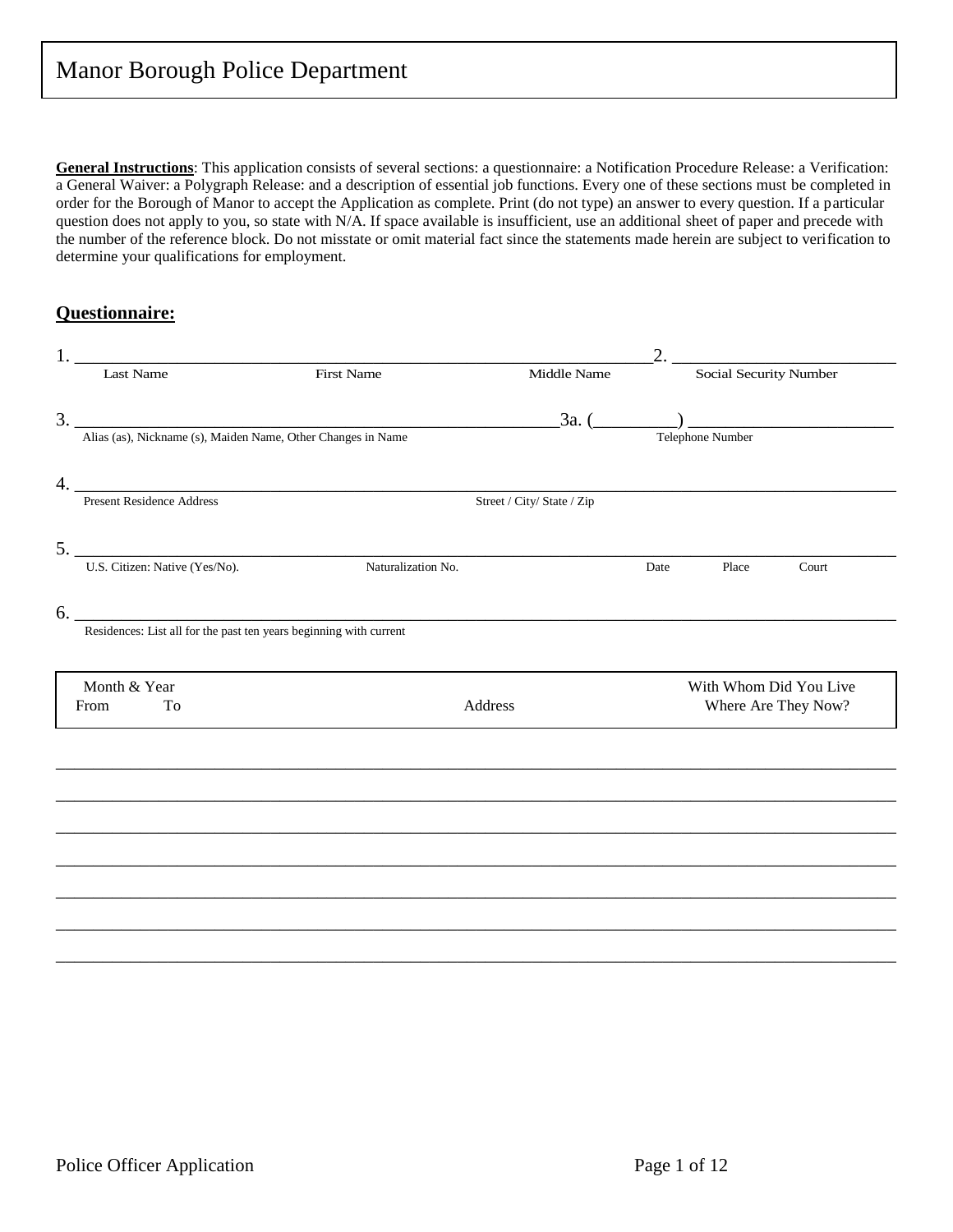**7. Family.** List in order given showing relationships, parents, guardians, stepparents, foster parents, parents-in-law, brothers, sisters, stepbrothers, and stepsisters. Include any others whom you have resided with or with whom a close relationship existed or exists.

| Relationship | Name | Address if Living |
|--------------|------|-------------------|
|              |      |                   |
| Father       |      |                   |
| Mother       |      |                   |
|              |      |                   |
|              |      |                   |
|              |      |                   |
|              |      |                   |

**8. Vehicle Operator's License.** Give the following information concerning any vehicle operator's license you have held or now hold.

| <u>тг</u><br>$\alpha$ nco<br>∼<br>.<br>. . | .nne | Jate |
|--------------------------------------------|------|------|
|                                            |      |      |

\_\_\_\_\_\_\_\_\_\_\_\_\_\_\_\_\_\_\_\_\_\_\_\_\_\_\_\_\_\_\_\_\_\_\_\_\_\_\_\_\_\_\_\_\_\_\_\_\_\_\_\_\_\_\_\_\_\_\_\_\_\_\_\_\_\_\_\_\_\_\_\_\_\_\_\_\_\_\_\_\_\_\_\_\_\_\_\_\_\_\_\_\_\_\_\_\_\_\_\_\_\_\_\_\_\_\_\_ \_\_\_\_\_\_\_\_\_\_\_\_\_\_\_\_\_\_\_\_\_\_\_\_\_\_\_\_\_\_\_\_\_\_\_\_\_\_\_\_\_\_\_\_\_\_\_\_\_\_\_\_\_\_\_\_\_\_\_\_\_\_\_\_\_\_\_\_\_\_\_\_\_\_\_\_\_\_\_\_\_\_\_\_\_\_\_\_\_\_\_\_\_\_\_\_\_\_\_\_\_\_\_\_\_\_\_\_ \_\_\_\_\_\_\_\_\_\_\_\_\_\_\_\_\_\_\_\_\_\_\_\_\_\_\_\_\_\_\_\_\_\_\_\_\_\_\_\_\_\_\_\_\_\_\_\_\_\_\_\_\_\_\_\_\_\_\_\_\_\_\_\_\_\_\_\_\_\_\_\_\_\_\_\_\_\_\_\_\_\_\_\_\_\_\_\_\_\_\_\_\_\_\_\_\_\_\_\_\_\_\_\_\_\_\_\_

Have you ever had a license suspended or revoked? (If yes, explain)

**9. Conviction Of Crime.** Have you ever been convicted of a misdemeanor, felony, or greater criminal violation? (Yes / No) If yes, state violation, court of jurisdiction, and date of conviction.

\_\_\_\_\_\_\_\_\_\_\_\_\_\_\_\_\_\_\_\_\_\_\_\_\_\_\_\_\_\_\_\_\_\_\_\_\_\_\_\_\_\_\_\_\_\_\_\_\_\_\_\_\_\_\_\_\_\_\_\_\_\_\_\_\_\_\_\_\_\_\_\_\_\_\_\_\_\_\_\_\_\_\_\_\_\_\_\_\_\_\_\_\_\_\_\_\_\_\_\_\_\_\_\_\_\_\_\_ \_\_\_\_\_\_\_\_\_\_\_\_\_\_\_\_\_\_\_\_\_\_\_\_\_\_\_\_\_\_\_\_\_\_\_\_\_\_\_\_\_\_\_\_\_\_\_\_\_\_\_\_\_\_\_\_\_\_\_\_\_\_\_\_\_\_\_\_\_\_\_\_\_\_\_\_\_\_\_\_\_\_\_\_\_\_\_\_\_\_\_\_\_\_\_\_\_\_\_\_\_\_\_\_\_\_\_\_ \_\_\_\_\_\_\_\_\_\_\_\_\_\_\_\_\_\_\_\_\_\_\_\_\_\_\_\_\_\_\_\_\_\_\_\_\_\_\_\_\_\_\_\_\_\_\_\_\_\_\_\_\_\_\_\_\_\_\_\_\_\_\_\_\_\_\_\_\_\_\_\_\_\_\_\_\_\_\_\_\_\_\_\_\_\_\_\_\_\_\_\_\_\_\_\_\_\_\_\_\_\_\_\_\_\_\_\_ \_\_\_\_\_\_\_\_\_\_\_\_\_\_\_\_\_\_\_\_\_\_\_\_\_\_\_\_\_\_\_\_\_\_\_\_\_\_\_\_\_\_\_\_\_\_\_\_\_\_\_\_\_\_\_\_\_\_\_\_\_\_\_\_\_\_\_\_\_\_\_\_\_\_\_\_\_\_\_\_\_\_\_\_\_\_\_\_\_\_\_\_\_\_\_\_\_\_\_\_\_\_\_\_\_\_\_\_

\_\_\_\_\_\_\_\_\_\_\_\_\_\_\_\_\_\_\_\_\_\_\_\_\_\_\_\_\_\_\_\_\_\_\_\_\_\_\_\_\_\_\_\_\_\_\_\_\_\_\_\_\_\_\_\_\_\_\_\_\_\_\_\_\_\_\_\_\_\_\_\_\_\_\_\_\_\_\_\_\_\_\_\_\_\_\_\_\_\_\_\_\_\_\_\_\_\_\_\_\_\_\_\_\_\_\_

| <b>10. Financial Status.</b> Do you have any income from any source other than your principal occupation?                            |                |            |  |  |
|--------------------------------------------------------------------------------------------------------------------------------------|----------------|------------|--|--|
| (Yes/No) How Much?                                                                                                                   | The Source (s) | How Often? |  |  |
| Do you have or have you had any financial account (savings, checking, loans, stocks, bonds, etc.)? List all accounts during the past |                |            |  |  |

\_\_\_\_\_\_\_\_\_\_\_\_\_\_\_\_\_\_\_\_\_\_\_\_\_\_\_\_\_\_\_\_\_\_\_\_\_\_\_\_\_\_\_\_\_\_\_\_\_\_\_\_\_\_\_\_\_\_\_\_\_\_\_\_\_\_\_\_\_\_\_\_\_\_\_\_\_\_\_\_\_\_\_\_\_\_\_\_\_\_\_\_\_\_\_\_\_\_\_\_\_\_\_\_\_\_\_\_ \_\_\_\_\_\_\_\_\_\_\_\_\_\_\_\_\_\_\_\_\_\_\_\_\_\_\_\_\_\_\_\_\_\_\_\_\_\_\_\_\_\_\_\_\_\_\_\_\_\_\_\_\_\_\_\_\_\_\_\_\_\_\_\_\_\_\_\_\_\_\_\_\_\_\_\_\_\_\_\_\_\_\_\_\_\_\_\_\_\_\_\_\_\_\_\_\_\_\_\_\_\_\_\_\_\_\_\_ \_\_\_\_\_\_\_\_\_\_\_\_\_\_\_\_\_\_\_\_\_\_\_\_\_\_\_\_\_\_\_\_\_\_\_\_\_\_\_\_\_\_\_\_\_\_\_\_\_\_\_\_\_\_\_\_\_\_\_\_\_\_\_\_\_\_\_\_\_\_\_\_\_\_\_\_\_\_\_\_\_\_\_\_\_\_\_\_\_\_\_\_\_\_\_\_\_\_\_\_\_\_\_\_\_\_\_\_

seven (7) years.

Name and address of financial institution Type of account Type of account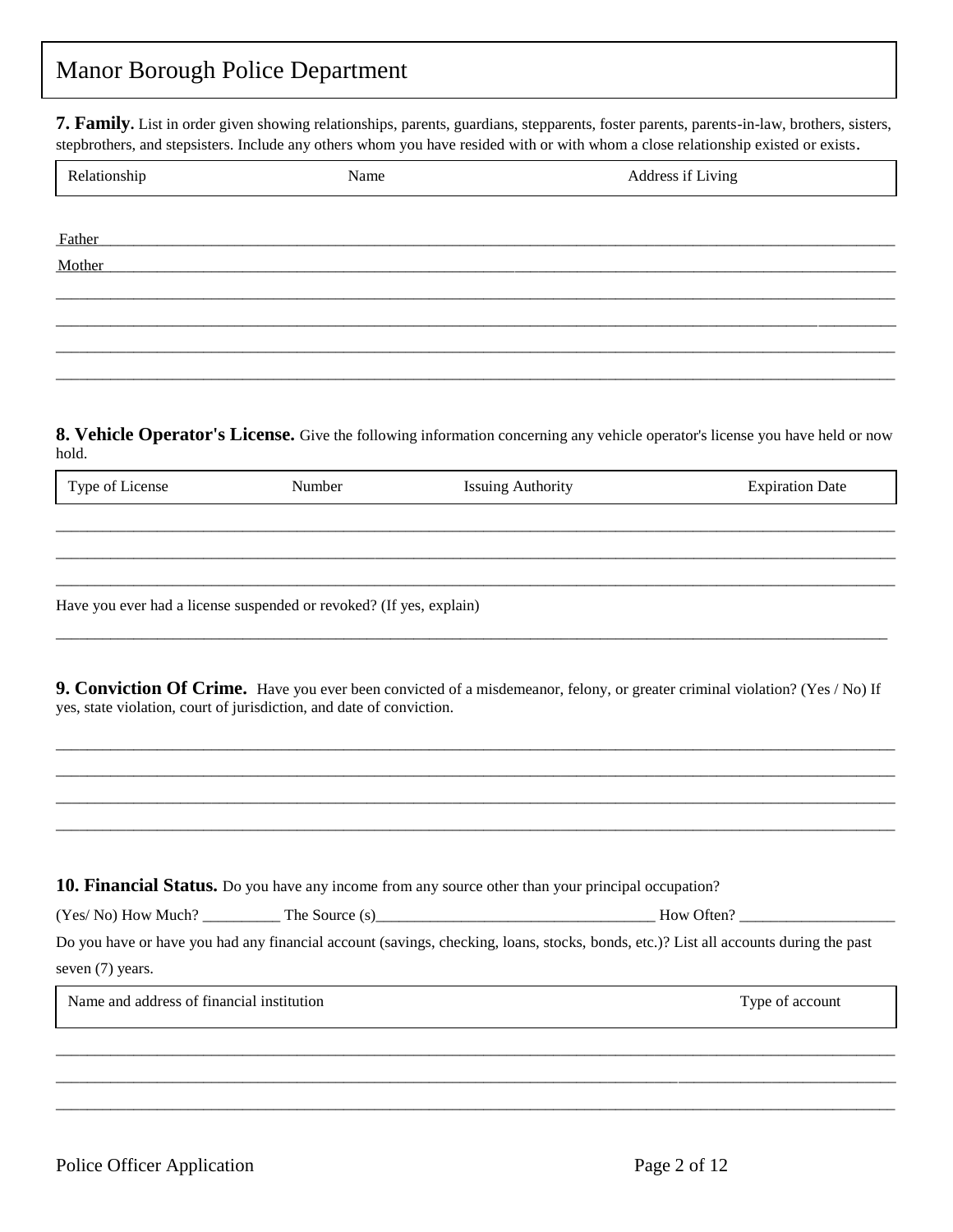# Manor Borough Police Department **11. Past and Present Membership in Organizations.** \_\_\_\_\_\_\_\_\_\_\_\_\_\_\_\_\_\_\_\_\_\_\_\_\_\_\_\_\_\_\_\_\_\_\_\_\_\_\_\_\_\_\_\_\_\_\_\_\_\_\_\_\_\_\_\_\_\_\_\_\_\_\_\_\_\_\_\_\_\_\_\_\_\_\_\_\_\_\_\_\_\_\_\_\_\_\_\_\_\_\_\_\_\_\_\_\_\_\_\_\_\_\_\_\_\_\_\_ \_\_\_\_\_\_\_\_\_\_\_\_\_\_\_\_\_\_\_\_\_\_\_\_\_\_\_\_\_\_\_\_\_\_\_\_\_\_\_\_\_\_\_\_\_\_\_\_\_\_\_\_\_\_\_\_\_\_\_\_\_\_\_\_\_\_\_\_\_\_\_\_\_\_\_\_\_\_\_\_\_\_\_\_\_\_\_\_\_\_\_\_\_\_\_\_\_\_\_\_\_\_\_\_\_\_\_\_ \_\_\_\_\_\_\_\_\_\_\_\_\_\_\_\_\_\_\_\_\_\_\_\_\_\_\_\_\_\_\_\_\_\_\_\_\_\_\_\_\_\_\_\_\_\_\_\_\_\_\_\_\_\_\_\_\_\_\_\_\_\_\_\_\_\_\_\_\_\_\_\_\_\_\_\_\_\_\_\_\_\_\_\_\_\_\_\_\_\_\_\_\_\_\_\_\_\_\_\_\_\_\_\_\_\_\_\_ \_\_\_\_\_\_\_\_\_\_\_\_\_\_\_\_\_\_\_\_\_\_\_\_\_\_\_\_\_\_\_\_\_\_\_\_\_\_\_\_\_\_\_\_\_\_\_\_\_\_\_\_\_\_\_\_\_\_\_\_\_\_\_\_\_\_\_\_\_\_\_\_\_\_\_\_\_\_\_\_\_\_\_\_\_\_\_\_\_\_\_\_\_\_\_\_\_\_\_\_\_\_\_\_\_\_\_\_ \_\_\_\_\_\_\_\_\_\_\_\_\_\_\_\_\_\_\_\_\_\_\_\_\_\_\_\_\_\_\_\_\_\_\_\_\_\_\_\_\_\_\_\_\_\_\_\_\_\_\_\_\_\_\_\_\_\_\_\_\_\_\_\_\_\_\_\_\_\_\_\_\_\_\_\_\_\_\_\_\_\_\_\_\_\_\_\_\_\_\_\_\_\_\_\_\_\_\_\_\_\_\_\_\_\_\_\_ \_\_\_\_\_\_\_\_\_\_\_\_\_\_\_\_\_\_\_\_\_\_\_\_\_\_\_\_\_\_\_\_\_\_\_\_\_\_\_\_\_\_\_\_\_\_\_\_\_\_\_\_\_\_\_\_\_\_\_\_\_\_\_\_\_\_\_\_\_\_\_\_\_\_\_\_\_\_\_\_\_\_\_\_\_\_\_\_\_\_\_\_\_\_\_\_\_\_\_\_\_\_\_\_\_\_\_\_ \_\_\_\_\_\_\_\_\_\_\_\_\_\_\_\_\_\_\_\_\_\_\_\_\_\_\_\_\_\_\_\_\_\_\_\_\_\_\_\_\_\_\_\_\_\_\_\_\_\_\_\_\_\_\_\_\_\_\_\_\_\_\_\_\_\_\_\_\_\_\_\_\_\_\_\_\_\_\_\_\_\_\_\_\_\_\_\_\_\_\_\_\_\_\_\_\_\_\_\_\_\_\_\_\_\_\_\_ \_\_\_\_\_\_\_\_\_\_\_\_\_\_\_\_\_\_\_\_\_\_\_\_\_\_\_\_\_\_\_\_\_\_\_\_\_\_\_\_\_\_\_\_\_\_\_\_\_\_\_\_\_\_\_\_\_\_\_\_\_\_\_\_\_\_\_\_\_\_\_\_\_\_\_\_\_\_\_\_\_\_\_\_\_\_\_\_\_\_\_\_\_\_\_\_\_\_\_\_\_\_\_\_\_\_\_\_ Name Address Zip Type (Social, Fraternal Office Held Membership Dates Professional Etc.) From To

### **12. Subversive Organizations.**

(Yes / No)

Are you now or have you ever been a member of any organization, association, movement, group or combination of persons which advocates the overthrow of our constitutional form of government, or which has adopted the policy of advocating or approving the commission of acts of force or violence to deny other persons their rights under the Constitution of the United States or which seeks to alter the form of government of the United States by any unconstitutional means?

- Are you or have you ever been affiliated of associated with any organization of the type described above, as an agent, official, or employee?
- Are you now associating with, or have you associated with, any individuals; including relatives, who you know or have reason to believe are or have been members of any of the organizations identified above?
- Have you ever been engaged in any of the following activities of any organization of the type described above: contribution (s) to, attendance at or participating in any organizational, social or other activities of said organizations or of any projects sponsored by them; the sale, gift, or distribution of any written, printed or other matter, prepared, reproduced, or published, by them or any of their agents or instrumentalities?

If yes to any of these answers above, describe the circumstances. Attach additional sheets for a fully detailed statement. If associated with any of these organizations, specify nature and extent of association with each, including office or position held, also including dates, places, and credentials now or formerly held. If associations have been with individuals who are members of these organizations, then list the individuals and the organization which they were or are affiliated.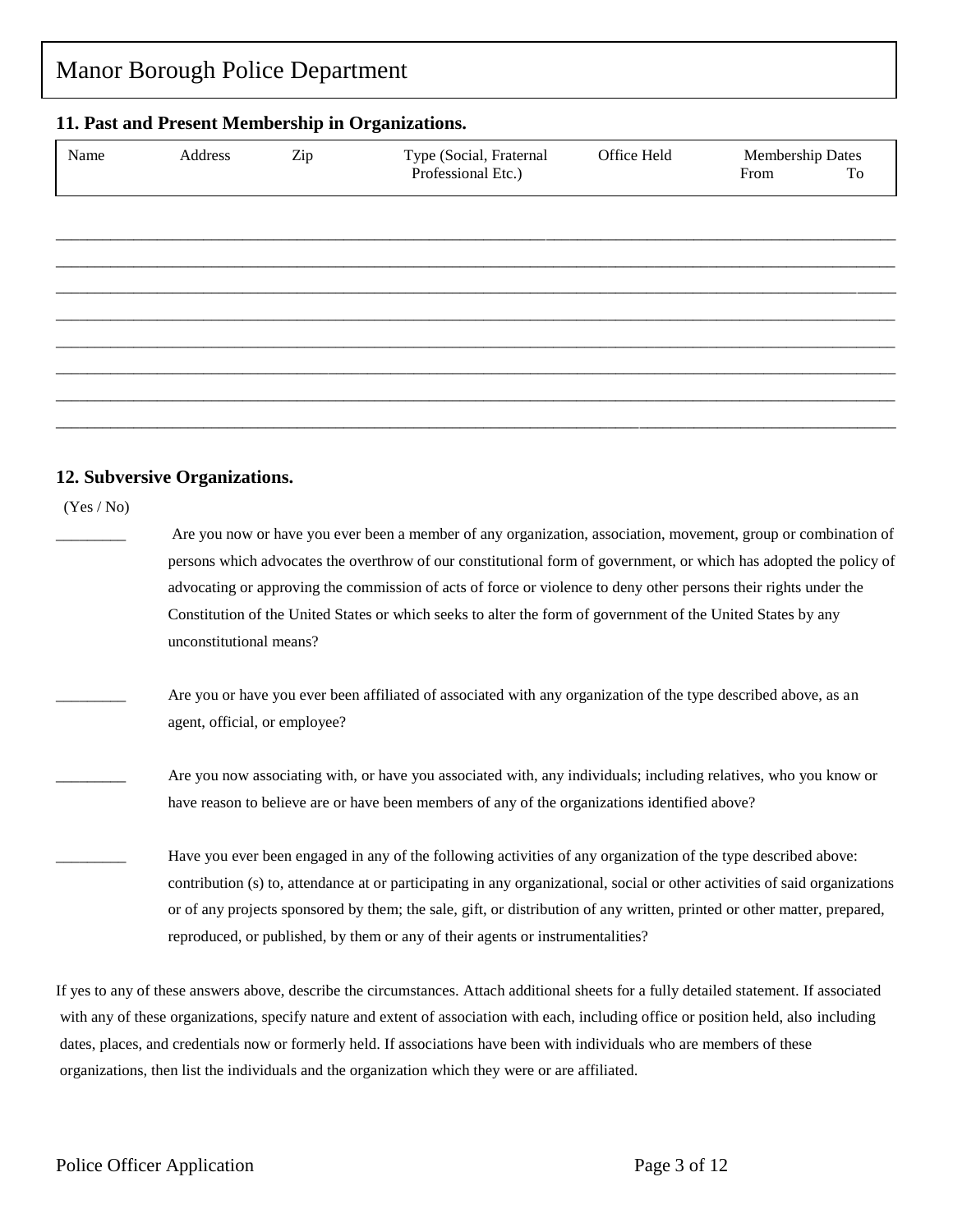### 13 Education.

A. List all elementary, junior high and high schools attended. Attach transcript from last high school.

| Name | Address | City | Zip | Dates<br>Attended | Dates<br>Completed | Graduated<br>Yes / No |
|------|---------|------|-----|-------------------|--------------------|-----------------------|
|      |         |      |     |                   |                    |                       |
|      |         |      |     |                   |                    |                       |
|      |         |      |     |                   |                    |                       |
|      |         |      |     |                   |                    |                       |

#### B. Higher Education. List all colleges or universities attended. Attach transcript from last institution.

| Name | City                     | Zip | Dates Attended<br>To<br>From | <b>Credit Hours</b><br>Semester / Quarter | Degree<br>Received - Year |
|------|--------------------------|-----|------------------------------|-------------------------------------------|---------------------------|
|      |                          |     |                              |                                           |                           |
|      |                          |     |                              |                                           |                           |
|      |                          |     |                              |                                           |                           |
|      | Major and Minor Courses: |     |                              |                                           |                           |

C. Other schools or training (trade, vocational, military). Give for each the name and location of school, dates attended, subjects Studied, certificate earned, and any other pertinent data, Include complete mailing address.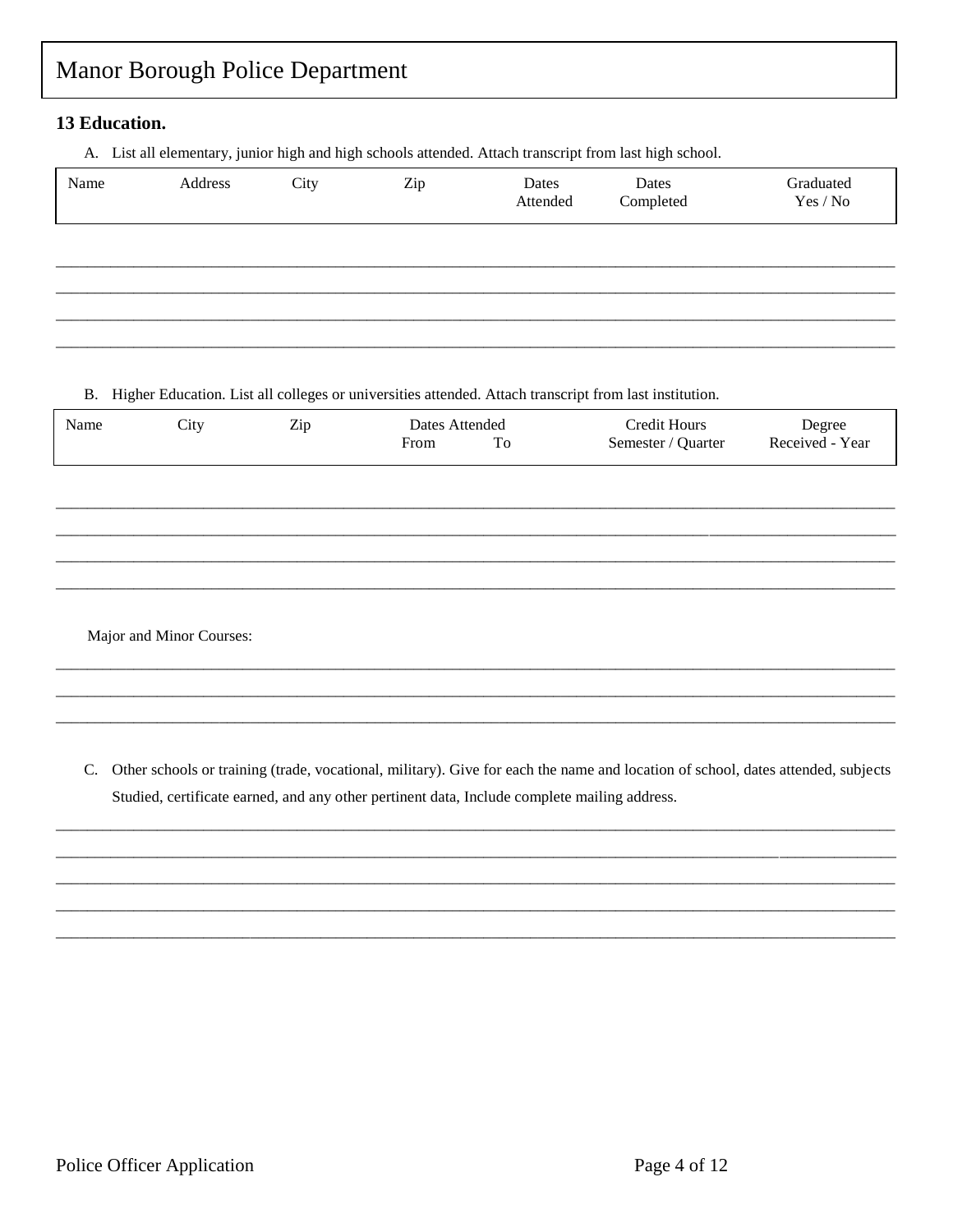### **14. Special Qualifications and Skills:**

A. Indicate type of special license such as pilot, radio operator etc., showing licensing authority, where the license was first Issued, and date current license expires.

\_\_\_\_\_\_\_\_\_\_\_\_\_\_\_\_\_\_\_\_\_\_\_\_\_\_\_\_\_\_\_\_\_\_\_\_\_\_\_\_\_\_\_\_\_\_\_\_\_\_\_\_\_\_\_\_\_\_\_\_\_\_\_\_\_\_\_\_\_\_\_\_\_\_\_\_\_\_\_\_\_\_\_\_\_\_\_\_\_\_\_\_\_\_\_\_\_\_\_\_\_\_\_\_\_\_\_\_ \_\_\_\_\_\_\_\_\_\_\_\_\_\_\_\_\_\_\_\_\_\_\_\_\_\_\_\_\_\_\_\_\_\_\_\_\_\_\_\_\_\_\_\_\_\_\_\_\_\_\_\_\_\_\_\_\_\_\_\_\_\_\_\_\_\_\_\_\_\_\_\_\_\_\_\_\_\_\_\_\_\_\_\_\_\_\_\_\_\_\_\_\_\_\_\_\_\_\_\_\_\_\_\_\_\_\_\_

B. Special skills you possess and machines and equipment you can use. (For example, computer programmer, polygraph operator, vehicle inspection mechanic, scientific of professional devices.)

\_\_\_\_\_\_\_\_\_\_\_\_\_\_\_\_\_\_\_\_\_\_\_\_\_\_\_\_\_\_\_\_\_\_\_\_\_\_\_\_\_\_\_\_\_\_\_\_\_\_\_\_\_\_\_\_\_\_\_\_\_\_\_\_\_\_\_\_\_\_\_\_\_\_\_\_\_\_\_\_\_\_\_\_\_\_\_\_\_\_\_\_\_\_\_\_\_\_\_\_\_\_\_\_\_\_\_\_ \_\_\_\_\_\_\_\_\_\_\_\_\_\_\_\_\_\_\_\_\_\_\_\_\_\_\_\_\_\_\_\_\_\_\_\_\_\_\_\_\_\_\_\_\_\_\_\_\_\_\_\_\_\_\_\_\_\_\_\_\_\_\_\_\_\_\_\_\_\_\_\_\_\_\_\_\_\_\_\_\_\_\_\_\_\_\_\_\_\_\_\_\_\_\_\_\_\_\_\_\_\_\_\_\_\_\_\_

\_\_\_\_\_\_\_\_\_\_\_\_\_\_\_\_\_\_\_\_\_\_\_\_\_\_\_\_\_\_\_\_\_\_\_\_\_\_\_\_\_\_\_\_\_\_\_\_\_\_\_\_\_\_\_\_\_\_\_\_\_\_\_\_\_\_\_\_\_\_\_\_\_\_\_\_\_\_\_\_\_\_\_\_\_\_\_\_\_\_\_\_\_\_\_\_\_\_\_\_\_\_\_\_\_\_\_\_ \_\_\_\_\_\_\_\_\_\_\_\_\_\_\_\_\_\_\_\_\_\_\_\_\_\_\_\_\_\_\_\_\_\_\_\_\_\_\_\_\_\_\_\_\_\_\_\_\_\_\_\_\_\_\_\_\_\_\_\_\_\_\_\_\_\_\_\_\_\_\_\_\_\_\_\_\_\_\_\_\_\_\_\_\_\_\_\_\_\_\_\_\_\_\_\_\_\_\_\_\_\_\_\_\_\_\_\_

C. Approximate number of words per minute: Keyboard or typing \_\_\_\_\_\_\_\_\_\_\_\_\_\_\_\_\_\_ Shorthand \_\_\_\_\_\_\_\_\_\_\_\_\_\_\_\_\_\_\_

D. Special qualifications not covered in application: (For example, your most important publications, patents, inventions, public Speaking, membership in professional or scientific societies, honors and fellowships received, etc.)

\_\_\_\_\_\_\_\_\_\_\_\_\_\_\_\_\_\_\_\_\_\_\_\_\_\_\_\_\_\_\_\_\_\_\_\_\_\_\_\_\_\_\_\_\_\_\_\_\_\_\_\_\_\_\_\_\_\_\_\_\_\_\_\_\_\_\_\_\_\_\_\_\_\_\_\_\_\_\_\_\_\_\_\_\_\_\_\_\_\_\_\_\_\_\_\_\_\_\_\_\_\_\_\_\_\_\_\_ \_\_\_\_\_\_\_\_\_\_\_\_\_\_\_\_\_\_\_\_\_\_\_\_\_\_\_\_\_\_\_\_\_\_\_\_\_\_\_\_\_\_\_\_\_\_\_\_\_\_\_\_\_\_\_\_\_\_\_\_\_\_\_\_\_\_\_\_\_\_\_\_\_\_\_\_\_\_\_\_\_\_\_\_\_\_\_\_\_\_\_\_\_\_\_\_\_\_\_\_\_\_\_\_\_\_\_\_ \_\_\_\_\_\_\_\_\_\_\_\_\_\_\_\_\_\_\_\_\_\_\_\_\_\_\_\_\_\_\_\_\_\_\_\_\_\_\_\_\_\_\_\_\_\_\_\_\_\_\_\_\_\_\_\_\_\_\_\_\_\_\_\_\_\_\_\_\_\_\_\_\_\_\_\_\_\_\_\_\_\_\_\_\_\_\_\_\_\_\_\_\_\_\_\_\_\_\_\_\_\_\_\_\_\_\_\_

#### **15. Foreign Language:** Enter language and indicate fluency.

| Language | Reading | Speaking | Understanding<br>~ | Writing<br>ັ |
|----------|---------|----------|--------------------|--------------|
|          |         |          |                    |              |

\_\_\_\_\_\_\_\_\_\_\_\_\_\_\_\_\_\_\_\_\_\_\_\_\_\_\_\_\_\_\_\_\_\_\_\_\_\_\_\_\_\_\_\_\_\_\_\_\_\_\_\_\_\_\_\_\_\_\_\_\_\_\_\_\_\_\_\_\_\_\_\_\_\_\_\_\_\_\_\_\_\_\_\_\_\_\_\_\_\_\_\_\_\_\_\_\_\_\_\_\_\_\_\_\_\_\_\_

### **16. Foreign Travel:** Exclude trips of less than 30 days to Canada or Mexico and travel as a direct result of U.S. military duties.

| Dates | ∠ountry | Fravel<br>Purnose<br>nt. |
|-------|---------|--------------------------|
|       |         |                          |

\_\_\_\_\_\_\_\_\_\_\_\_\_\_\_\_\_\_\_\_\_\_\_\_\_\_\_\_\_\_\_\_\_\_\_\_\_\_\_\_\_\_\_\_\_\_\_\_\_\_\_\_\_\_\_\_\_\_\_\_\_\_\_\_\_\_\_\_\_\_\_\_\_\_\_\_\_\_\_\_\_\_\_\_\_\_\_\_\_\_\_\_\_\_\_\_\_\_\_\_\_\_\_\_\_\_\_\_ \_\_\_\_\_\_\_\_\_\_\_\_\_\_\_\_\_\_\_\_\_\_\_\_\_\_\_\_\_\_\_\_\_\_\_\_\_\_\_\_\_\_\_\_\_\_\_\_\_\_\_\_\_\_\_\_\_\_\_\_\_\_\_\_\_\_\_\_\_\_\_\_\_\_\_\_\_\_\_\_\_\_\_\_\_\_\_\_\_\_\_\_\_\_\_\_\_\_\_\_\_\_\_\_\_\_\_\_

### **17. Hobbies And Sports:**

| Name | Length of Participation | Level of Proficiency |
|------|-------------------------|----------------------|
|      |                         |                      |
|      |                         |                      |
|      |                         |                      |

\_\_\_\_\_\_\_\_\_\_\_\_\_\_\_\_\_\_\_\_\_\_\_\_\_\_\_\_\_\_\_\_\_\_\_\_\_\_\_\_\_\_\_\_\_\_\_\_\_\_\_\_\_\_\_\_\_\_\_\_\_\_\_\_\_\_\_\_\_\_\_\_\_\_\_\_\_\_\_\_\_\_\_\_\_\_\_\_\_\_\_\_\_\_\_\_\_\_\_\_\_\_\_\_\_\_\_\_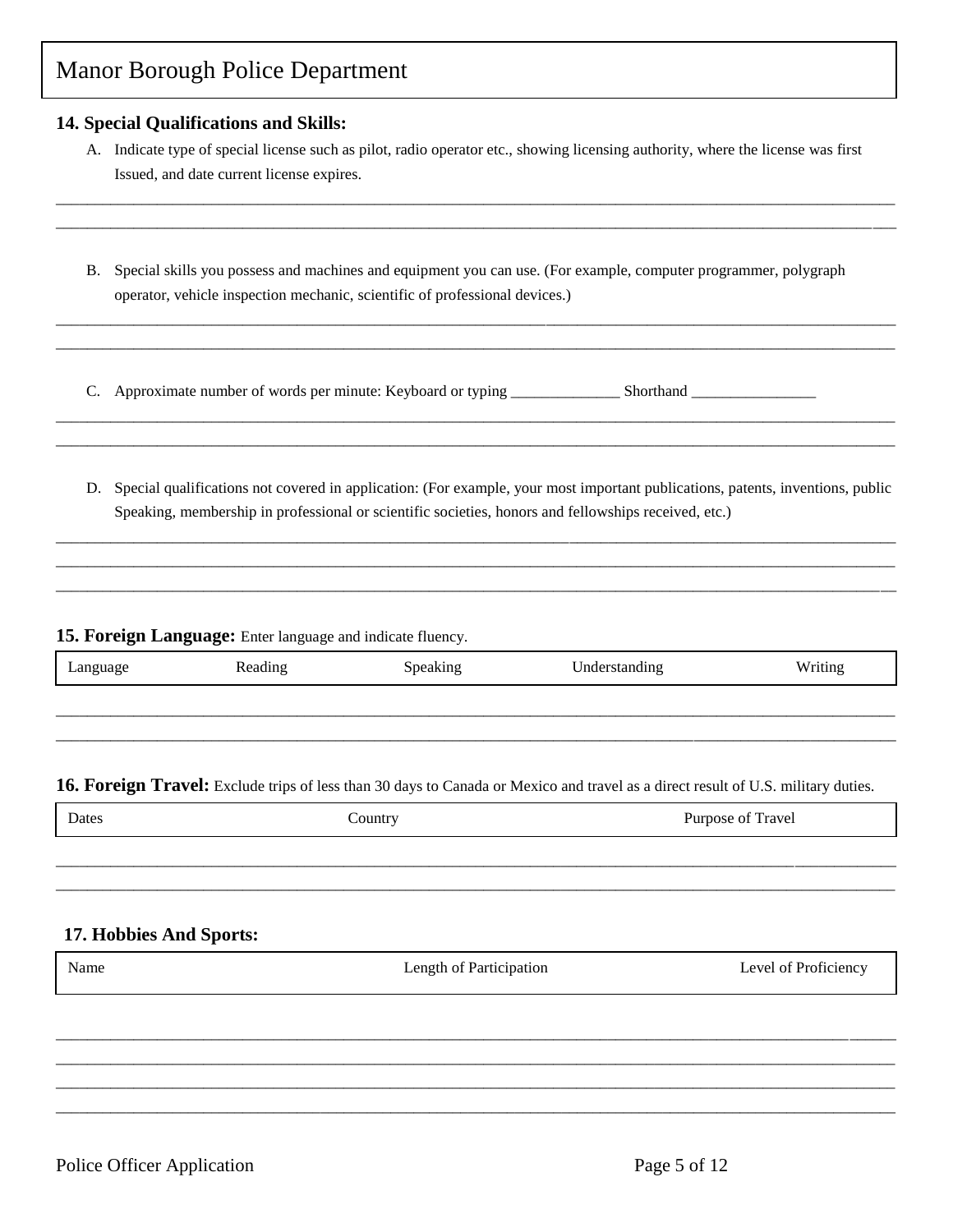18 Employment: Begin with your most recent job and list your work history for the past ten years, including part-time, temporary or seasonal employment, and all periods of unemployment.

| From Date | Name & Address of Employer | Job Title             | Why Did You Leave |
|-----------|----------------------------|-----------------------|-------------------|
|           |                            |                       |                   |
| To Date   |                            | Description of Duties |                   |
|           |                            |                       |                   |
| Salary    | Name Of Supervisor         | Name of Co - Worker   |                   |
|           |                            |                       |                   |

| From Date | Name & Address of Employer | Job Title             | Why Did You Leave |
|-----------|----------------------------|-----------------------|-------------------|
|           |                            |                       |                   |
| To Date   |                            | Description of Duties |                   |
|           |                            |                       |                   |
| Salary    | Name Of Supervisor         | Name of Co - Worker   |                   |
|           |                            |                       |                   |

| From Date | Name & Address of Employer | Job Title             | Why Did You Leave |
|-----------|----------------------------|-----------------------|-------------------|
|           |                            |                       |                   |
| To Date   |                            | Description of Duties |                   |
|           |                            |                       |                   |
| Salary    | Name Of Supervisor         | Name of Co - Worker   |                   |
|           |                            |                       |                   |

| From Date | Name & Address of Employer | Job Title                    | Why Did You Leave |
|-----------|----------------------------|------------------------------|-------------------|
|           |                            |                              |                   |
| To Date   |                            | <b>Description of Duties</b> |                   |
|           |                            |                              |                   |
| Salary    | Name Of Supervisor         | Name of Co - Worker          |                   |
|           |                            |                              |                   |

| From Date | Name & Address of Employer | Job Title                    | Why Did You Leave |
|-----------|----------------------------|------------------------------|-------------------|
|           |                            |                              |                   |
| To Date   |                            | <b>Description of Duties</b> |                   |
|           |                            |                              |                   |
| Salary    | Name Of Supervisor         | Name of Co - Worker          |                   |
|           |                            |                              |                   |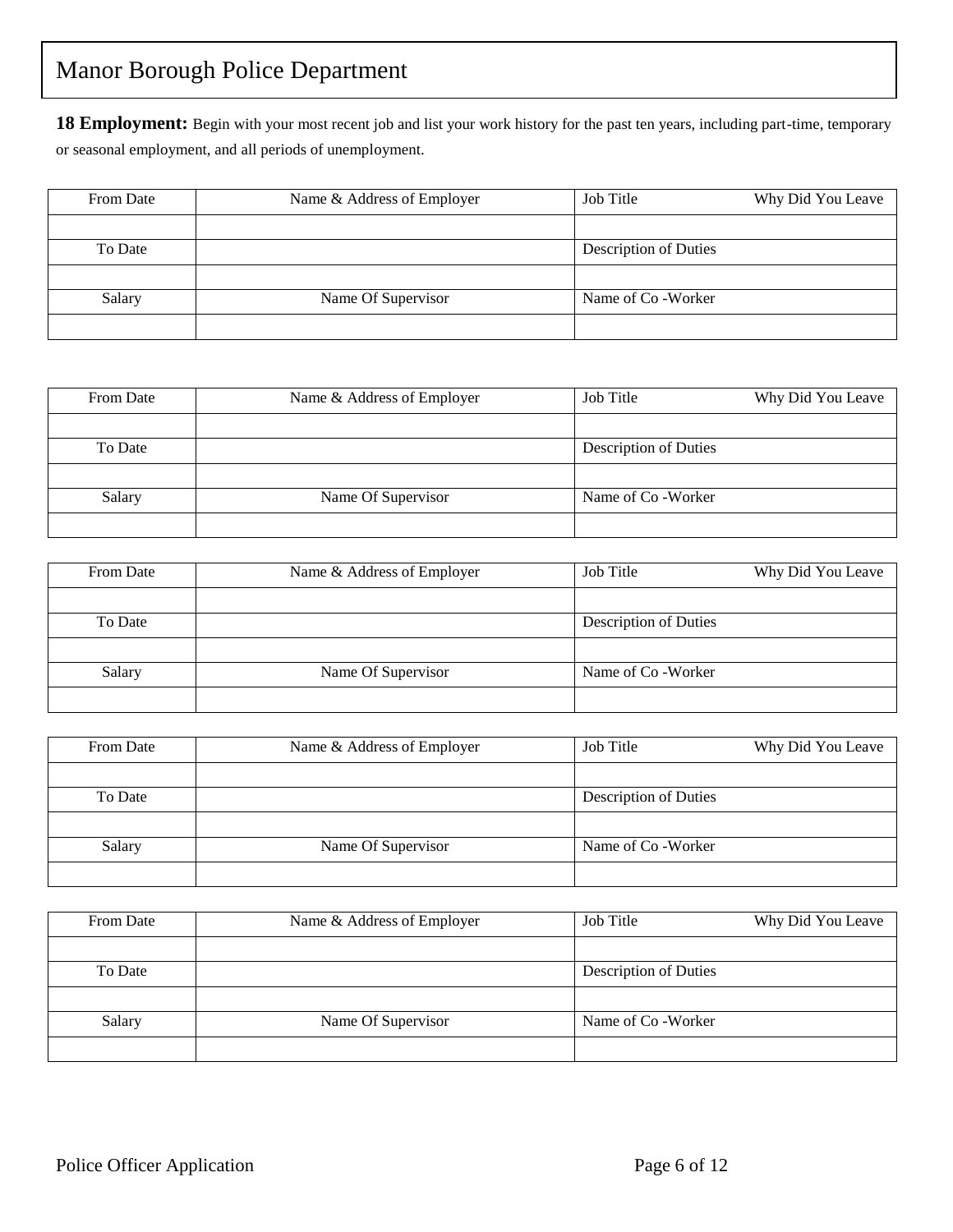### **18. Employment Continued.**

| From Date | Name & Address of Employer | Job Title             | Why Did You Leave |
|-----------|----------------------------|-----------------------|-------------------|
|           |                            |                       |                   |
| To Date   |                            | Description of Duties |                   |
|           |                            |                       |                   |
| Salary    | Name Of Supervisor         | Name of Co - Worker   |                   |
|           |                            |                       |                   |

| From Date | Name & Address of Employer | Job Title<br>Why Did You Leave |  |
|-----------|----------------------------|--------------------------------|--|
|           |                            |                                |  |
| To Date   |                            | <b>Description of Duties</b>   |  |
|           |                            |                                |  |
| Salary    | Name Of Supervisor         | Name of Co - Worker            |  |
|           |                            |                                |  |

| From Date | Name & Address of Employer | Job Title             | Why Did You Leave |
|-----------|----------------------------|-----------------------|-------------------|
|           |                            |                       |                   |
| To Date   |                            | Description of Duties |                   |
|           |                            |                       |                   |
| Salary    | Name Of Supervisor         | Name of Co - Worker   |                   |
|           |                            |                       |                   |

| From Date | Name & Address of Employer | Job Title             | Why Did You Leave |
|-----------|----------------------------|-----------------------|-------------------|
|           |                            |                       |                   |
| To Date   |                            | Description of Duties |                   |
|           |                            |                       |                   |
| Salary    | Name Of Supervisor         | Name of Co - Worker   |                   |
|           |                            |                       |                   |

| From Date | Name & Address of Employer | Job Title             | Why Did You Leave |
|-----------|----------------------------|-----------------------|-------------------|
|           |                            |                       |                   |
| To Date   |                            | Description of Duties |                   |
|           |                            |                       |                   |
| Salary    | Name Of Supervisor         | Name of Co - Worker   |                   |
|           |                            |                       |                   |

If additional employer blocks are needed, please attach requested in formation on separate sheet.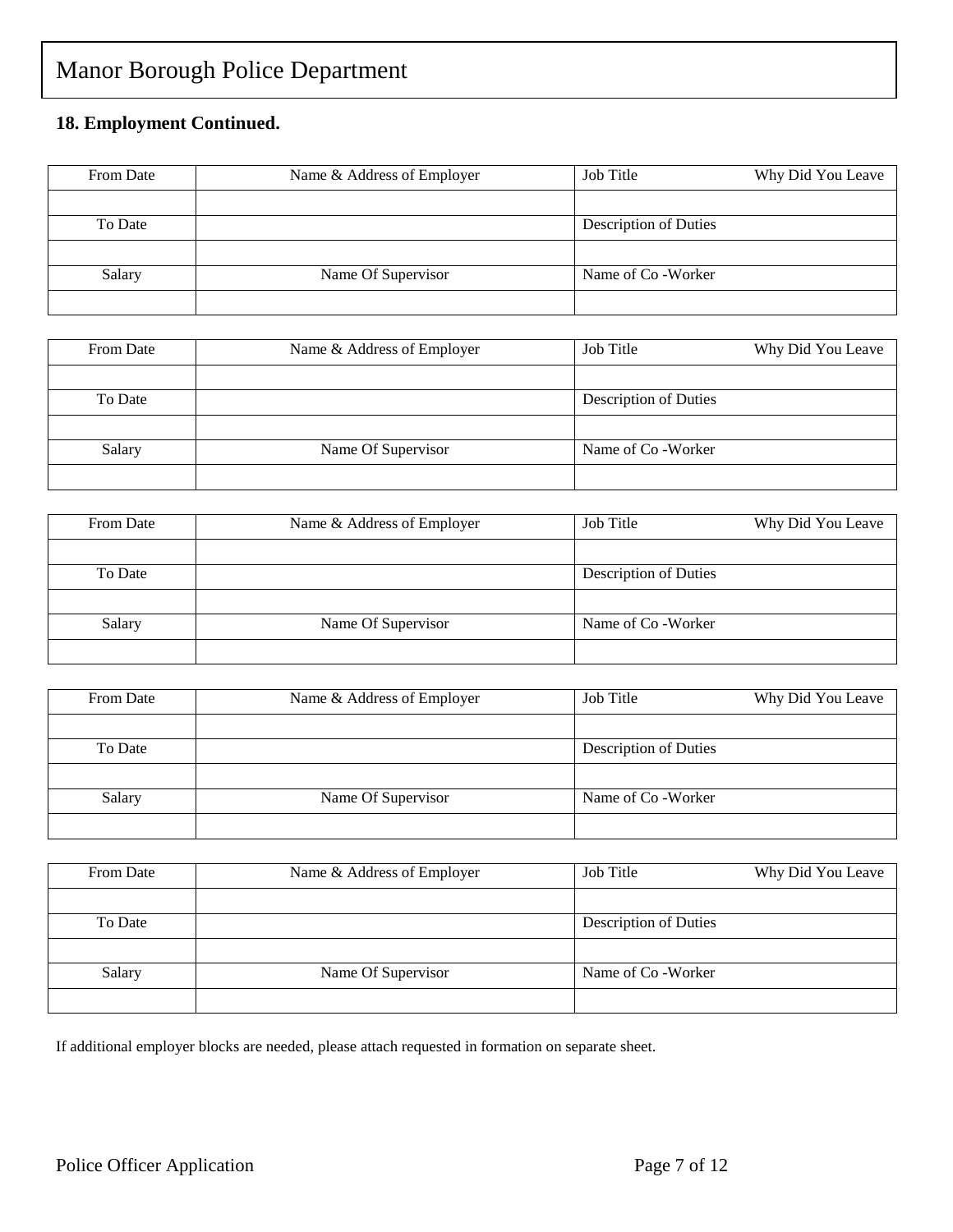### **18. Employment Continued.**

Have you ever been discharged, asked to resign, furloughed, or put on inactive status for cause, or subject to disciplinary action while in any position (except military)? If yes, state reason:

\_\_\_\_\_\_\_\_\_\_\_\_\_\_\_\_\_\_\_\_\_\_\_\_\_\_\_\_\_\_\_\_\_\_\_\_\_\_\_\_\_\_\_\_\_\_\_\_\_\_\_\_\_\_\_\_\_\_\_\_\_\_\_\_\_\_\_\_\_\_\_\_\_\_\_\_\_\_\_\_\_\_\_\_\_\_\_\_\_\_\_\_\_\_\_\_\_\_\_\_\_\_\_\_\_\_\_\_ \_\_\_\_\_\_\_\_\_\_\_\_\_\_\_\_\_\_\_\_\_\_\_\_\_\_\_\_\_\_\_\_\_\_\_\_\_\_\_\_\_\_\_\_\_\_\_\_\_\_\_\_\_\_\_\_\_\_\_\_\_\_\_\_\_\_\_\_\_\_\_\_\_\_\_\_\_\_\_\_\_\_\_\_\_\_\_\_\_\_\_\_\_\_\_\_\_\_\_\_\_\_\_\_\_\_\_\_ \_\_\_\_\_\_\_\_\_\_\_\_\_\_\_\_\_\_\_\_\_\_\_\_\_\_\_\_\_\_\_\_\_\_\_\_\_\_\_\_\_\_\_\_\_\_\_\_\_\_\_\_\_\_\_\_\_\_\_\_\_\_\_\_\_\_\_\_\_\_\_\_\_\_\_\_\_\_\_\_\_\_\_\_\_\_\_\_\_\_\_\_\_\_\_\_\_\_\_\_\_\_\_\_\_\_\_\_

Have you ever resigned after being informed your employer intended to discharge you for any reason? If yes, explain, giving name and addresses of employer, approximate date, and reasons in each case.

\_\_\_\_\_\_\_\_\_\_\_\_\_\_\_\_\_\_\_\_\_\_\_\_\_\_\_\_\_\_\_\_\_\_\_\_\_\_\_\_\_\_\_\_\_\_\_\_\_\_\_\_\_\_\_\_\_\_\_\_\_\_\_\_\_\_\_\_\_\_\_\_\_\_\_\_\_\_\_\_\_\_\_\_\_\_\_\_\_\_\_\_\_\_\_\_\_\_\_\_\_\_\_\_\_\_\_\_ \_\_\_\_\_\_\_\_\_\_\_\_\_\_\_\_\_\_\_\_\_\_\_\_\_\_\_\_\_\_\_\_\_\_\_\_\_\_\_\_\_\_\_\_\_\_\_\_\_\_\_\_\_\_\_\_\_\_\_\_\_\_\_\_\_\_\_\_\_\_\_\_\_\_\_\_\_\_\_\_\_\_\_\_\_\_\_\_\_\_\_\_\_\_\_\_\_\_\_\_\_\_\_\_\_\_\_\_

### **19. Military Status.**

|                                                                                                | Yes | N <sub>0</sub> |
|------------------------------------------------------------------------------------------------|-----|----------------|
| Have you ever served in the U.S. Armed Forces?                                                 |     |                |
| If yes, attach photo static copies of discharge or separation papers                           |     |                |
| Do you claim veteran's preference?                                                             |     |                |
| A. While in the military service were you ever convicted for any crime graded as a             |     |                |
| misdemeanor, felony, or greater offense? If yes, give date, place, law enforcing authority or  |     |                |
| type of court or court martial, charge and action taken for each incident using separate sheet |     |                |
| to record this information.                                                                    |     |                |
| B. Are you presently a member of a U. S. Reserve or State Guard Organization?                  |     |                |
| If Yes, Complete the following                                                                 |     |                |
|                                                                                                |     |                |
|                                                                                                |     |                |
|                                                                                                |     |                |
|                                                                                                |     |                |
|                                                                                                |     |                |
|                                                                                                |     |                |
| <b>20 Selective Service.</b>                                                                   |     |                |
|                                                                                                |     |                |
|                                                                                                |     |                |
|                                                                                                |     |                |
|                                                                                                |     |                |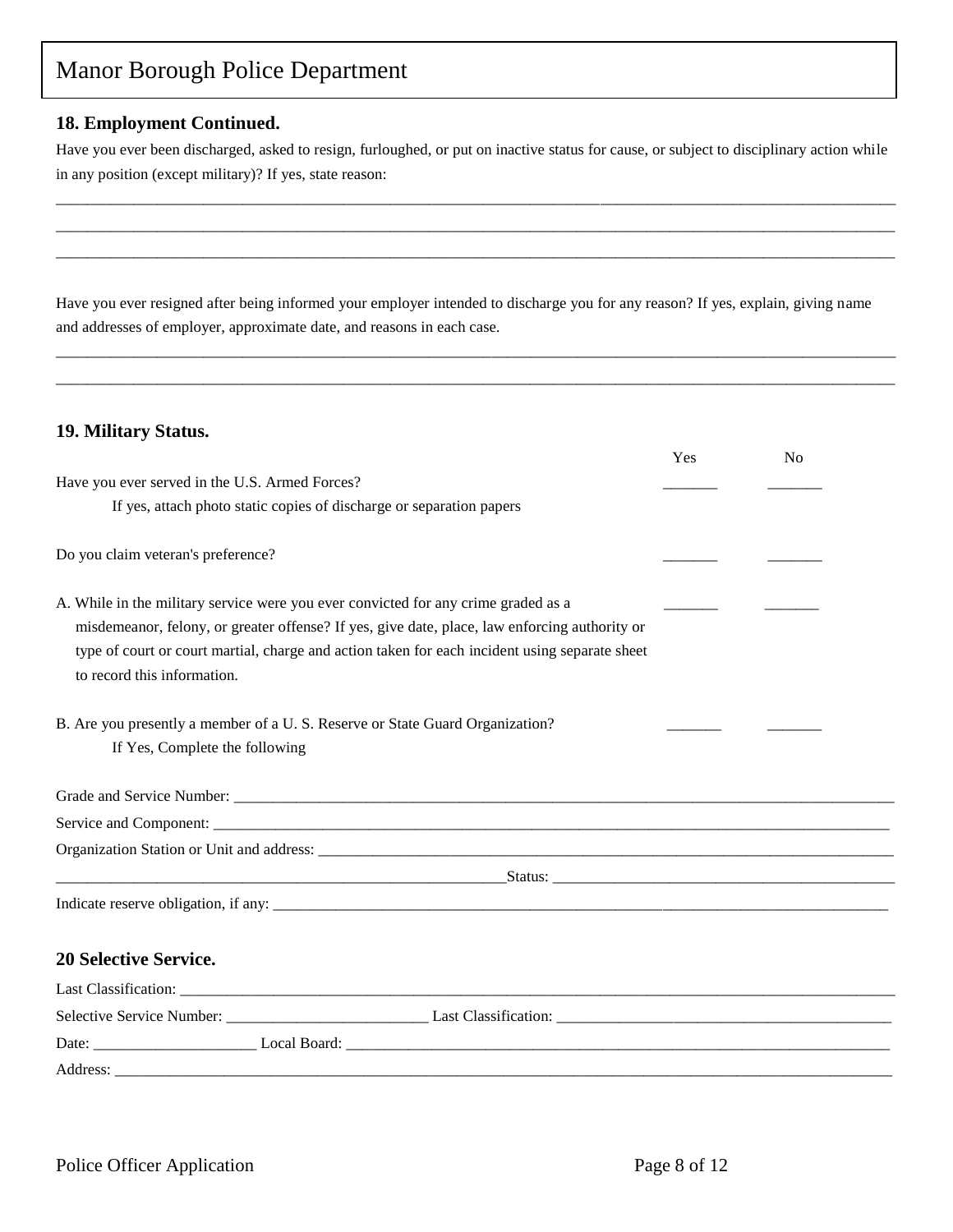**21. Character References.** List only character references who have definite knowledge of your qualifications for the position

of application. List 5 character references. (Do not list relatives, former employers, or persons living outside the United States.)

| Name | Address | Home Phone | Work Phone | Years Known |
|------|---------|------------|------------|-------------|
|      |         |            |            |             |
|      |         |            |            |             |
|      |         |            |            |             |
|      |         |            |            |             |
|      |         |            |            |             |

**22. Miscellaneous Incidents.** Are there any incidents in you life not mentioned herein which may reflect upon you suitability to perform the duties which you may be called upon to take or which might require further explanation? If yes, give details.

\_\_\_\_\_\_\_\_\_\_\_\_\_\_\_\_\_\_\_\_\_\_\_\_\_\_\_\_\_\_\_\_\_\_\_\_\_\_\_\_\_\_\_\_\_\_\_\_\_\_\_\_\_\_\_\_\_\_\_\_\_\_\_\_\_\_\_\_\_\_\_\_\_\_\_\_\_\_\_\_\_\_\_\_\_\_\_\_\_\_\_\_\_\_\_\_\_\_\_\_\_\_\_\_\_\_\_\_ \_\_\_\_\_\_\_\_\_\_\_\_\_\_\_\_\_\_\_\_\_\_\_\_\_\_\_\_\_\_\_\_\_\_\_\_\_\_\_\_\_\_\_\_\_\_\_\_\_\_\_\_\_\_\_\_\_\_\_\_\_\_\_\_\_\_\_\_\_\_\_\_\_\_\_\_\_\_\_\_\_\_\_\_\_\_\_\_\_\_\_\_\_\_\_\_\_\_\_\_\_\_\_\_\_\_\_\_ \_\_\_\_\_\_\_\_\_\_\_\_\_\_\_\_\_\_\_\_\_\_\_\_\_\_\_\_\_\_\_\_\_\_\_\_\_\_\_\_\_\_\_\_\_\_\_\_\_\_\_\_\_\_\_\_\_\_\_\_\_\_\_\_\_\_\_\_\_\_\_\_\_\_\_\_\_\_\_\_\_\_\_\_\_\_\_\_\_\_\_\_\_\_\_\_\_\_\_\_\_\_\_\_\_\_\_\_ \_\_\_\_\_\_\_\_\_\_\_\_\_\_\_\_\_\_\_\_\_\_\_\_\_\_\_\_\_\_\_\_\_\_\_\_\_\_\_\_\_\_\_\_\_\_\_\_\_\_\_\_\_\_\_\_\_\_\_\_\_\_\_\_\_\_\_\_\_\_\_\_\_\_\_\_\_\_\_\_\_\_\_\_\_\_\_\_\_\_\_\_\_\_\_\_\_\_\_\_\_\_\_\_\_\_\_\_

23. Other Governmental Applications. Have you ever applied for a position with any governmental agencies? If yes, give details.

### **24. Remarks**

I certify that there are no misrepresentations, omissions, or falsifications in the foregoing statements and answers, and the entries made by me above are true, complete, and correct to the best of my knowledge and belief, and are made in good faith.

\_\_\_\_\_\_\_\_\_\_\_\_\_\_\_\_\_\_\_\_\_\_\_\_\_\_\_\_\_\_\_\_\_\_\_\_\_\_\_\_\_\_\_\_\_\_\_\_\_\_\_\_\_\_\_\_\_\_\_\_\_\_\_\_\_\_\_\_\_\_\_\_\_\_\_\_\_\_\_\_\_\_\_\_\_\_\_\_\_\_\_\_\_\_\_\_\_\_\_\_\_\_\_\_\_\_\_\_ \_\_\_\_\_\_\_\_\_\_\_\_\_\_\_\_\_\_\_\_\_\_\_\_\_\_\_\_\_\_\_\_\_\_\_\_\_\_\_\_\_\_\_\_\_\_\_\_\_\_\_\_\_\_\_\_\_\_\_\_\_\_\_\_\_\_\_\_\_\_\_\_\_\_\_\_\_\_\_\_\_\_\_\_\_\_\_\_\_\_\_\_\_\_\_\_\_\_\_\_\_\_\_\_\_\_\_\_ \_\_\_\_\_\_\_\_\_\_\_\_\_\_\_\_\_\_\_\_\_\_\_\_\_\_\_\_\_\_\_\_\_\_\_\_\_\_\_\_\_\_\_\_\_\_\_\_\_\_\_\_\_\_\_\_\_\_\_\_\_\_\_\_\_\_\_\_\_\_\_\_\_\_\_\_\_\_\_\_\_\_\_\_\_\_\_\_\_\_\_\_\_\_\_\_\_\_\_\_\_\_\_\_\_\_\_\_ \_\_\_\_\_\_\_\_\_\_\_\_\_\_\_\_\_\_\_\_\_\_\_\_\_\_\_\_\_\_\_\_\_\_\_\_\_\_\_\_\_\_\_\_\_\_\_\_\_\_\_\_\_\_\_\_\_\_\_\_\_\_\_\_\_\_\_\_\_\_\_\_\_\_\_\_\_\_\_\_\_\_\_\_\_\_\_\_\_\_\_\_\_\_\_\_\_\_\_\_\_\_\_\_\_\_\_\_

|                                                                                                                                                                                                                               | Date: $\frac{1}{\sqrt{1-\frac{1}{2}}\sqrt{1-\frac{1}{2}}\sqrt{1-\frac{1}{2}}\sqrt{1-\frac{1}{2}}\sqrt{1-\frac{1}{2}}\sqrt{1-\frac{1}{2}}\sqrt{1-\frac{1}{2}}\sqrt{1-\frac{1}{2}}\sqrt{1-\frac{1}{2}}\sqrt{1-\frac{1}{2}}\sqrt{1-\frac{1}{2}}\sqrt{1-\frac{1}{2}}\sqrt{1-\frac{1}{2}}\sqrt{1-\frac{1}{2}}\sqrt{1-\frac{1}{2}}\sqrt{1-\frac{1}{2}}\sqrt{1-\frac{1}{2}}\sqrt{1-\frac{1}{2}}\sqrt{1-\frac{1}{2}}$ |
|-------------------------------------------------------------------------------------------------------------------------------------------------------------------------------------------------------------------------------|---------------------------------------------------------------------------------------------------------------------------------------------------------------------------------------------------------------------------------------------------------------------------------------------------------------------------------------------------------------------------------------------------------------|
| <b>Notarization:</b>                                                                                                                                                                                                          |                                                                                                                                                                                                                                                                                                                                                                                                               |
| State of State of State of State of State of State of State of State of State of State of State of State of State of State of State of State of State of State of State of State of State of State of State of State of State | $\text{Country } / \text{City of }$                                                                                                                                                                                                                                                                                                                                                                           |
| Printed name of individual signing above                                                                                                                                                                                      |                                                                                                                                                                                                                                                                                                                                                                                                               |
| her signature to the above statement.                                                                                                                                                                                         |                                                                                                                                                                                                                                                                                                                                                                                                               |
|                                                                                                                                                                                                                               | My commission expires on the $\_\_\_\_$ day of $\_\_\_\_\_\_\_\_$ and $\_\_\_\_\_\_\_$ 20 $\_\_\_\_\_$                                                                                                                                                                                                                                                                                                        |
|                                                                                                                                                                                                                               |                                                                                                                                                                                                                                                                                                                                                                                                               |

Notary Public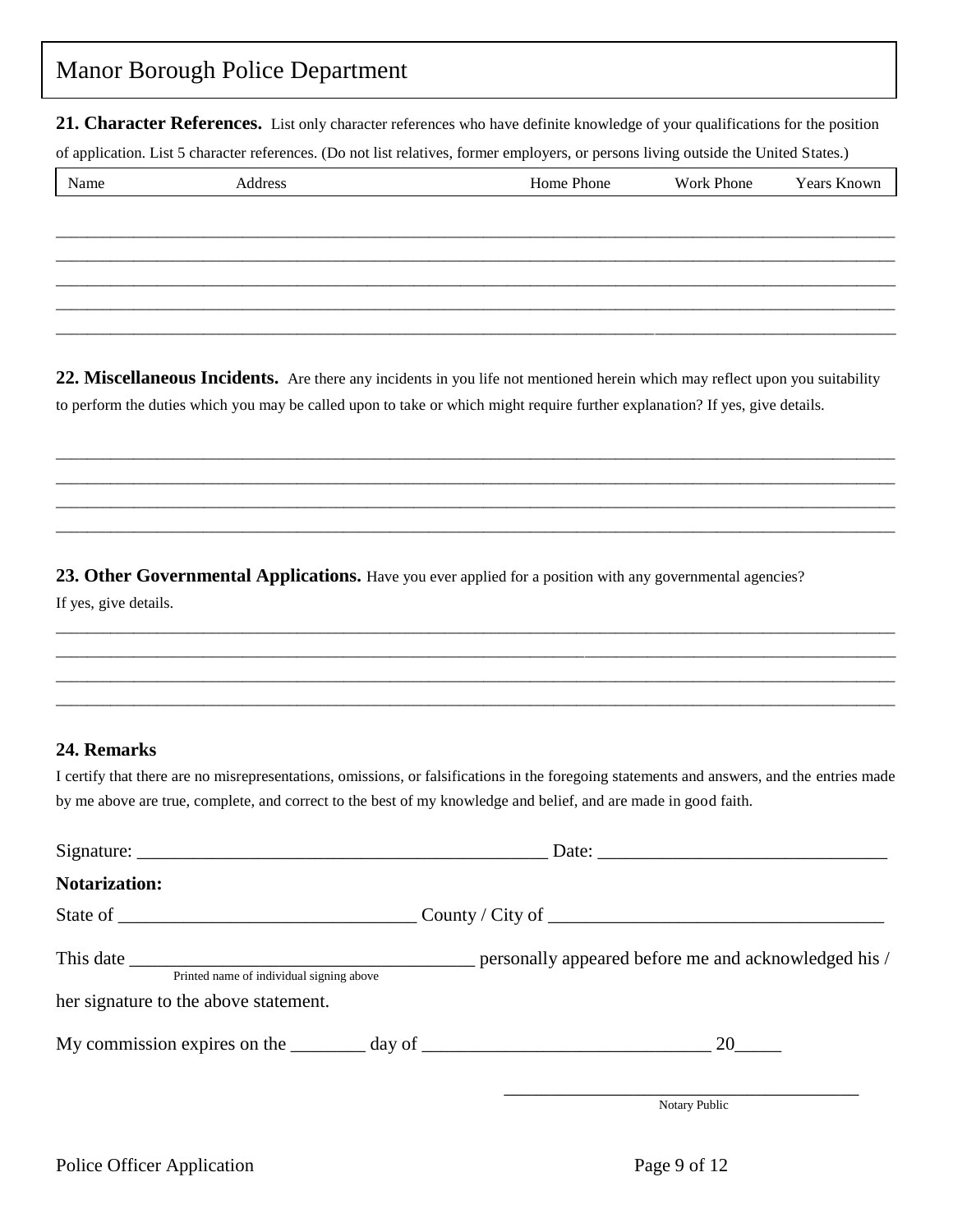### **Notification Release Procedure**

In the processing procedure required for applicants it may become necessary to contact the applicant in the event they are being given further consideration for the position of police officer with the Manor Borough.

If conventional methods fail in attempting to contact the applicant a certified-registered letter will be sent to the applicant's address listed on this application. Should the registered letter be returned indicating that it was unclaimed or undeliverable the applicant will be eliminated from further processing and consideration.

It is the applicant's responsibility to notify the Manor Borough Police, in writing, of the address change. By affixing your signature to this form the applicant acknowledges that you have read and understood the contents of this procedure.

| <b>Notarization:</b>                     |                                                                 |
|------------------------------------------|-----------------------------------------------------------------|
|                                          |                                                                 |
| Printed name of individual signing above |                                                                 |
| her signature to the above statement.    |                                                                 |
|                                          | My commission expires on the $\_\_\_\_$ day of $\_\_\_\_\_\_\_$ |
|                                          |                                                                 |

\_\_\_\_\_\_\_\_\_\_\_\_\_\_\_\_\_\_\_\_\_\_\_\_\_\_\_\_\_\_\_\_\_\_\_\_\_\_ Notary Public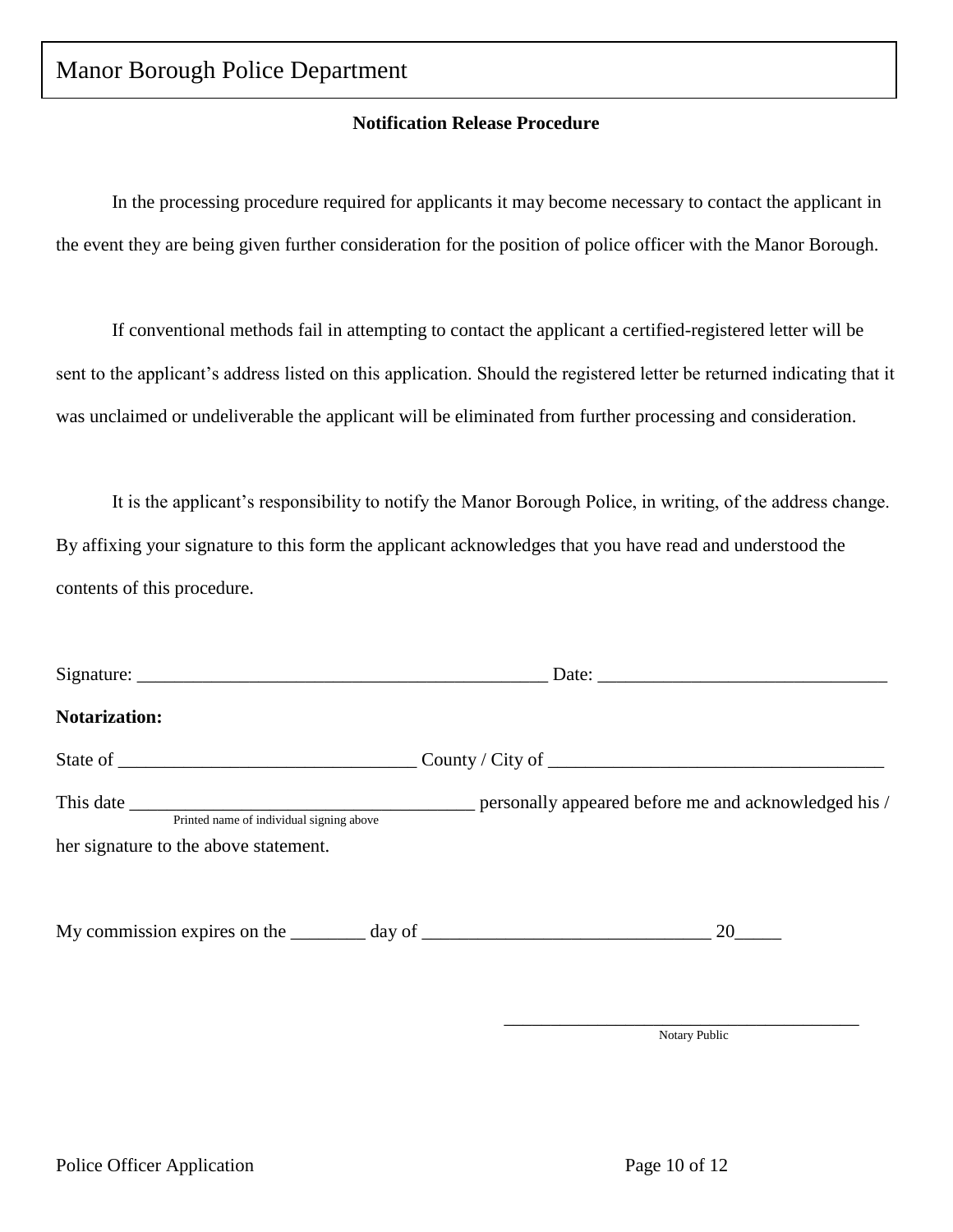### **Waiver and Release for Background Investigation**

I, hereby give Manor Borough the right to make a thorough investigation into my background, previous employment, education ad references in order to ascertain my suitability for service as a police officer. I release from all liability and claims any and all persons, companies, and corporations (public and private) supplying any information whatsoever to representatives of Manor Borough. This includes and is not limited to parties with whom I have entered into a written or oral agreement which contains a confidentiality clause. I release, indemnify and hold harmless Manor Borough its officials, officers and employees from and against any and all liability which might result from conducting such an investigation. I, Name of Applicant

| <b>Notarization:</b>                     |                                                                                         |
|------------------------------------------|-----------------------------------------------------------------------------------------|
|                                          |                                                                                         |
| Printed name of individual signing above |                                                                                         |
| her signature to the above statement.    |                                                                                         |
|                                          | My commission expires on the $\_\_\_\_$ day of $\_\_\_\_\_\_\_$ and $\_\_\_\_\_\_\_$ 20 |

\_\_\_\_\_\_\_\_\_\_\_\_\_\_\_\_\_\_\_\_\_\_\_\_\_\_\_\_\_\_\_\_\_\_\_\_\_\_ Notary Public